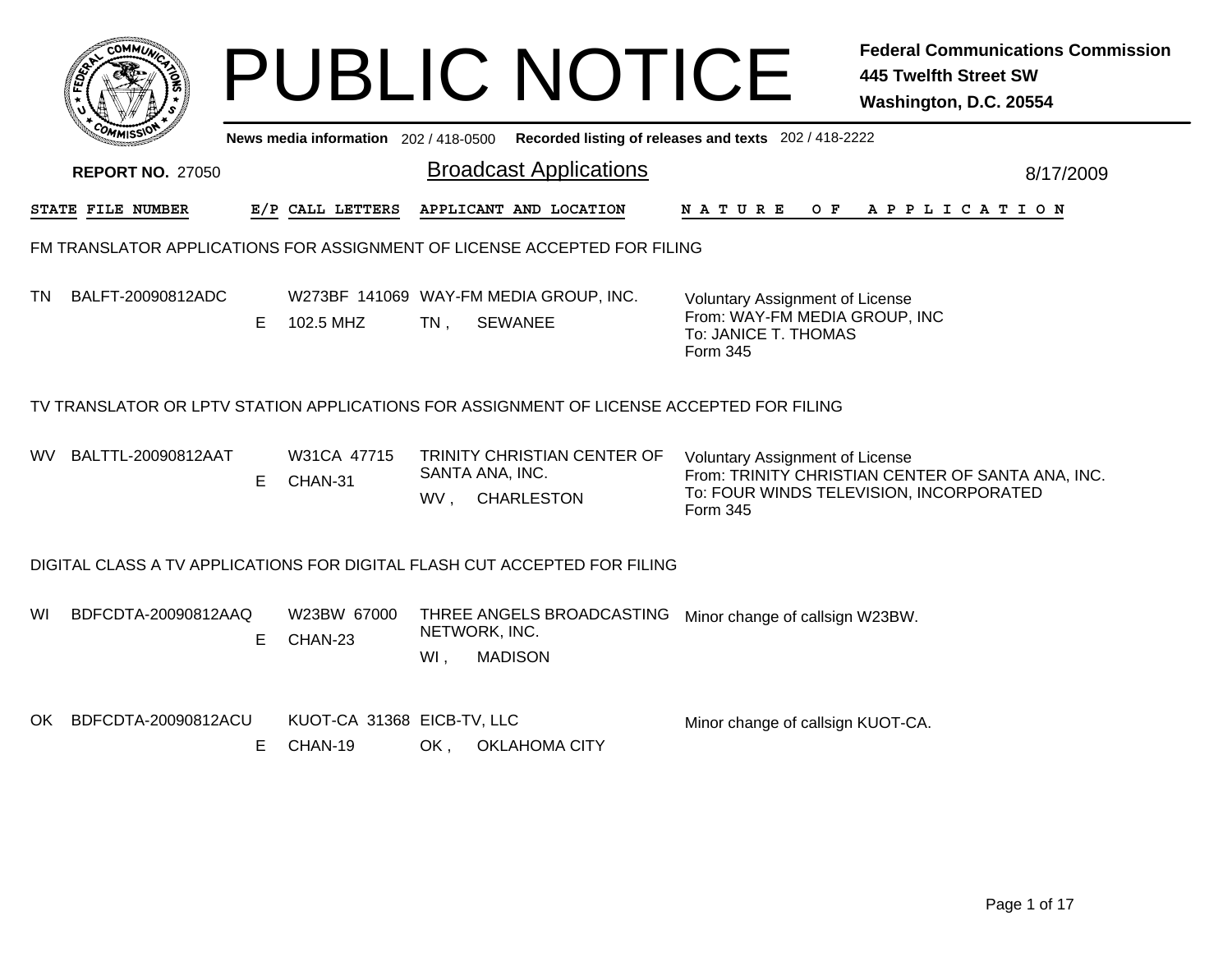|     |                                                                                           |    |                                               |                                                 | <b>PUBLIC NOTICE</b>                                  |                                   | <b>Federal Communications Commission</b><br><b>445 Twelfth Street SW</b><br>Washington, D.C. 20554 |
|-----|-------------------------------------------------------------------------------------------|----|-----------------------------------------------|-------------------------------------------------|-------------------------------------------------------|-----------------------------------|----------------------------------------------------------------------------------------------------|
|     |                                                                                           |    | News media information 202/418-0500           |                                                 | Recorded listing of releases and texts 202 / 418-2222 |                                   |                                                                                                    |
|     | <b>REPORT NO. 27050</b>                                                                   |    |                                               |                                                 | <b>Broadcast Applications</b>                         |                                   | 8/17/2009                                                                                          |
|     | STATE FILE NUMBER                                                                         |    | E/P CALL LETTERS                              | APPLICANT AND LOCATION                          |                                                       | N A T U R E                       | O F<br>A P P L I C A T I O N                                                                       |
|     | DIGITAL TRANSLATOR OR DIGITAL LPTV APPLICATIONS FOR DIGITAL FLASH CUT ACCEPTED FOR FILING |    |                                               |                                                 |                                                       |                                   |                                                                                                    |
| TX. | BDFCDVL-20090812AAE                                                                       | E  | KXIT-LP 130089 GEORGE CHAMBERS<br>CHAN-6      | $TX$ ,<br><b>AMARILLO</b>                       |                                                       | Minor change of callsign KXIT-LP. |                                                                                                    |
| ΜN  | BDFCDTL-20090812AAV                                                                       | E  | K47JE 130213<br>CHAN-47                       | NETWORK, INC.<br>MN, OLIVIA                     | THREE ANGELS BROADCASTING                             | Minor change of callsign K47JE.   |                                                                                                    |
|     | DIGITAL CLASS A TV APPLICATIONS FOR DISPLACEMENT ACCEPTED FOR FILING                      |    |                                               |                                                 |                                                       |                                   |                                                                                                    |
| AL  | BDISDTA-20090812AAS                                                                       | Е  | W38BQ 67020<br>CHAN-17                        | NETWORK, INC.<br><b>HUNTSVILLE</b><br>AL,       | THREE ANGELS BROADCASTING                             | Minor change of callsign W38BQ.   |                                                                                                    |
| CA. | BDISDTA-20090812ACT                                                                       | E. | KSKJ-CA 36717 CAPITAL BROADCASTING<br>CHAN-45 | <b>CORPORATION</b><br>$CA$ .<br><b>VAN NUYS</b> |                                                       | Minor change of callsign KSKJ-CA. |                                                                                                    |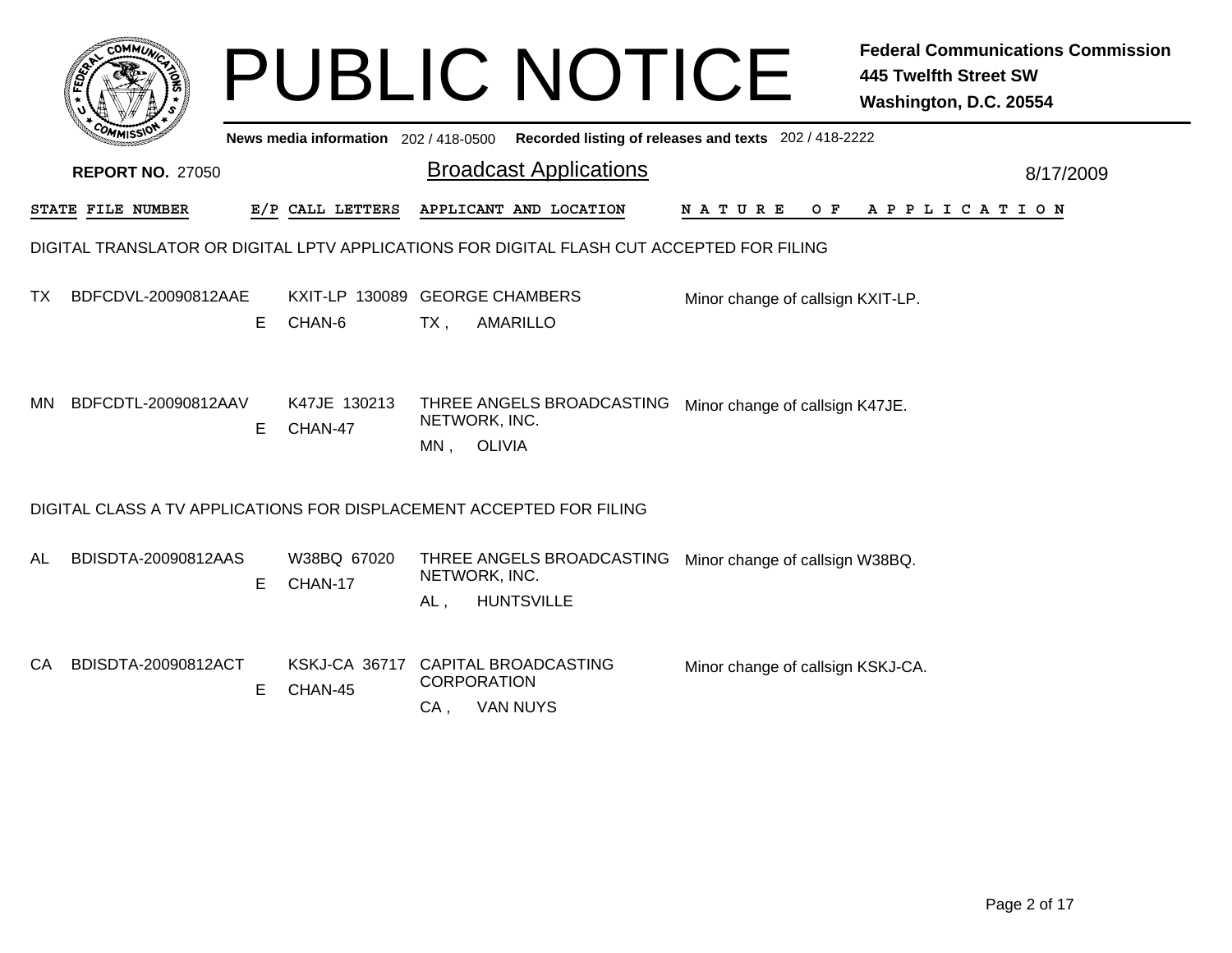|     | <b>COMMI</b>                                                                         |    |                                                |                      | <b>PUBLIC NOTICE</b>                            |                                                       | <b>Federal Communications Commission</b><br><b>445 Twelfth Street SW</b><br>Washington, D.C. 20554 |
|-----|--------------------------------------------------------------------------------------|----|------------------------------------------------|----------------------|-------------------------------------------------|-------------------------------------------------------|----------------------------------------------------------------------------------------------------|
|     |                                                                                      |    | News media information 202 / 418-0500          |                      |                                                 | Recorded listing of releases and texts 202 / 418-2222 |                                                                                                    |
|     | <b>REPORT NO. 27050</b>                                                              |    |                                                |                      | <b>Broadcast Applications</b>                   |                                                       | 8/17/2009                                                                                          |
|     | STATE FILE NUMBER                                                                    |    | E/P CALL LETTERS                               |                      | APPLICANT AND LOCATION                          | <b>NATURE</b>                                         | OF APPLICATION                                                                                     |
|     | DIGITAL TRANSLATOR OR DIGITAL LPTV APPLICATIONS FOR DISPLACEMENT ACCEPTED FOR FILING |    |                                                |                      |                                                 |                                                       |                                                                                                    |
| ND. | BDISDTL-20090812AAN                                                                  | E. | K17HG 129452<br>CHAN-18                        | NETWORK, INC.<br>ND, | THREE ANGELS BROADCASTING<br><b>GRAND FORKS</b> | Minor change of callsign K17HG.                       |                                                                                                    |
| MD  | BDISDTL-20090812AAO                                                                  | E. | W42CK 25042<br>CHAN-43                         |                      | THREE ANGELS BROADCASTING<br>MD, HAGERSTOWN     | Minor change of callsign W42CK.                       |                                                                                                    |
|     | CLASS A TV APPLICATIONS FOR LICENSE TO COVER ACCEPTED FOR FILING                     |    |                                                |                      |                                                 |                                                       |                                                                                                    |
| MS. | BLTTA-20090811ABQ                                                                    | E. | W39CD 68910<br>CHAN-39                         | MS, FULTON           | UNITY BROADCASTING, INC.                        | callsign W39CD.                                       | License to cover construction permit no: BPTTA-20080916ADQ,                                        |
|     | DIGITAL TV APPLICATIONS FOR LICENSE TO COVER ACCEPTED FOR FILING                     |    |                                                |                      |                                                 |                                                       |                                                                                                    |
|     | WA BLCDT-20090811ABV                                                                 | E. | KIMA-TV 56033 FISHER BROADCASTING -<br>CHAN-33 | WA, YAKIMA           | WASHINGTON TV, L.L.C.                           | callsign KIMA-TV.                                     | License to cover construction permit no: BMPCDT-20080617ADD,                                       |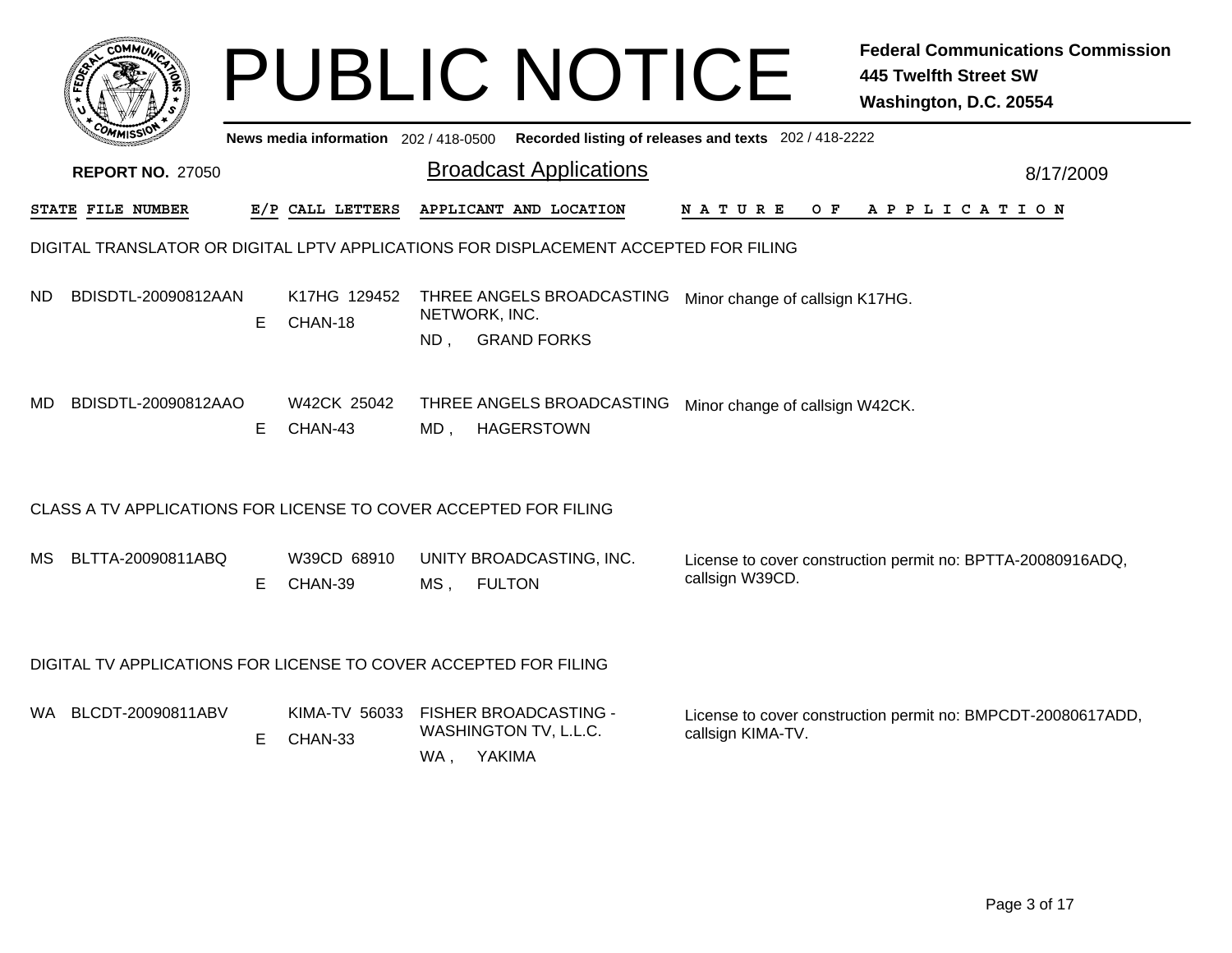|      | <b>COMMUN</b>                                |    |                                     | <b>PUBLIC NOTICE</b>                                                      |                                                       | <b>Federal Communications Commission</b><br><b>445 Twelfth Street SW</b><br>Washington, D.C. 20554 |
|------|----------------------------------------------|----|-------------------------------------|---------------------------------------------------------------------------|-------------------------------------------------------|----------------------------------------------------------------------------------------------------|
|      |                                              |    | News media information 202/418-0500 |                                                                           | Recorded listing of releases and texts 202 / 418-2222 |                                                                                                    |
|      | <b>REPORT NO. 27050</b>                      |    |                                     | <b>Broadcast Applications</b>                                             |                                                       | 8/17/2009                                                                                          |
|      | STATE FILE NUMBER                            |    | E/P CALL LETTERS                    | APPLICANT AND LOCATION                                                    | <b>NATURE</b><br>OF.                                  | A P P L I C A T I O N                                                                              |
|      |                                              |    |                                     | FM STATION APPLICATIONS FOR LICENSE TO COVER ACCEPTED FOR FILING          |                                                       |                                                                                                    |
| GA.  | BLH-20090811ACD                              | E. | 92.1 MHZ                            | WPEH-FM 52029 PEACH BROADCASTING CO.,<br>INC.<br>GA,<br><b>LOUISVILLE</b> | License to cover.                                     |                                                                                                    |
| OR.  | BLED-20090812AAJ                             | E. | KDJC 121839<br>88.1 MHZ             | CALVARY CHAPEL OF TWIN<br>FALLS, INC.<br><b>BAKER</b><br>OR ,             | License to cover.                                     |                                                                                                    |
|      | OR BLED-20090812AAR                          | E. | KEFS 122934<br>89.5 MHZ             | CALVARY CHAPEL OF TWIN<br>FALLS, INC.<br>OR, NORTH POWDER                 | License to cover.                                     |                                                                                                    |
|      | FM STATION APPLICATIONS FOR LICENSE TO COVER |    |                                     |                                                                           |                                                       |                                                                                                    |
| WY l | BLH-20090722AAK                              | E. | KYPT 166004<br>104.3 MHZ            | <b>MARTIN DIRST</b><br>WY, DANIEL                                         | License to cover.<br>Communications                   | Informal Objection Filed 08/06/2009 by Robert Rule d.b.a Rule                                      |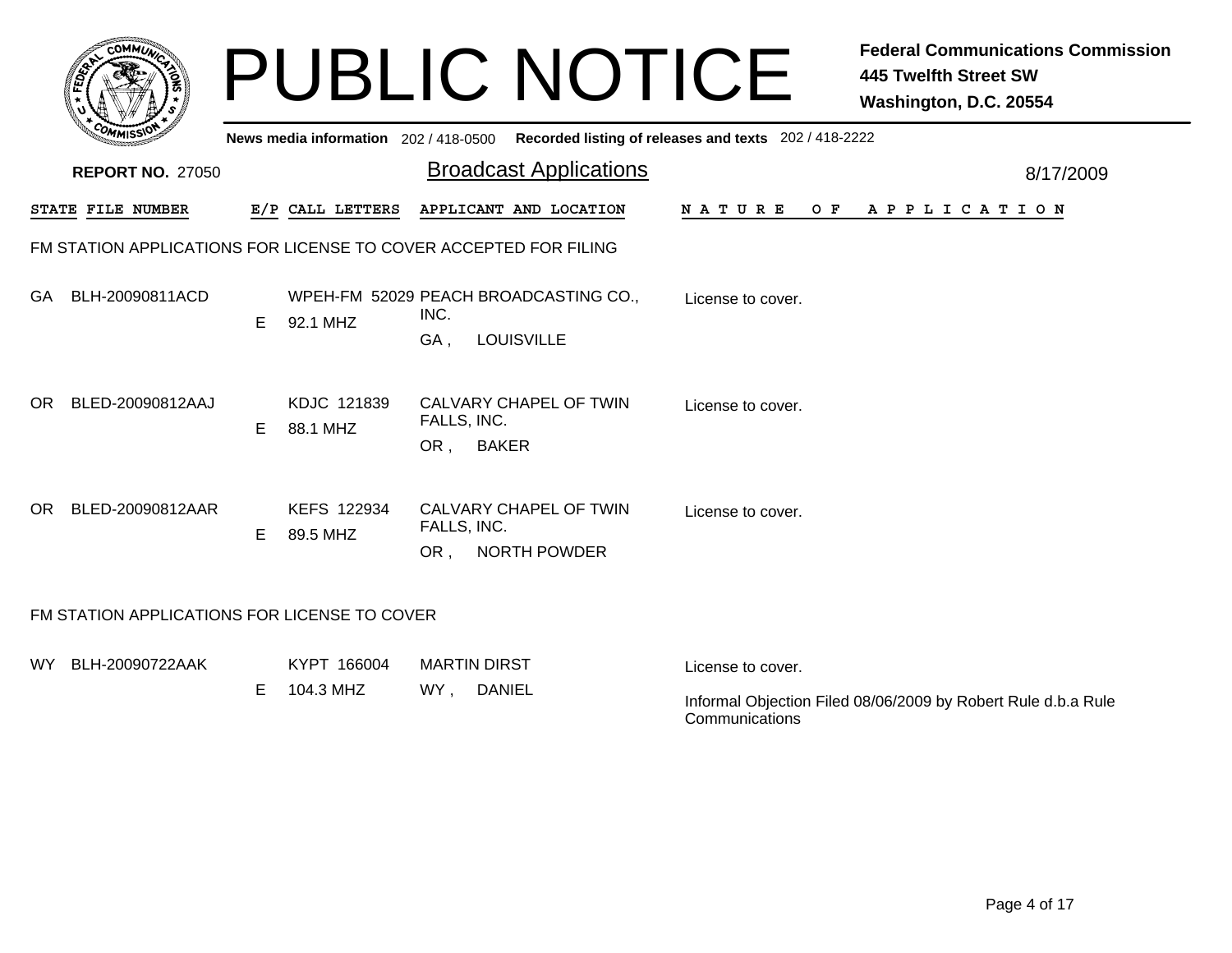|           | <b>COMMUL</b>           |    |                           |             | <b>PUBLIC NOTICE</b>                                                                    |                   | <b>Federal Communications Commission</b><br><b>445 Twelfth Street SW</b><br>Washington, D.C. 20554 |
|-----------|-------------------------|----|---------------------------|-------------|-----------------------------------------------------------------------------------------|-------------------|----------------------------------------------------------------------------------------------------|
|           |                         |    |                           |             | News media information 202/418-0500 Recorded listing of releases and texts 202/418-2222 |                   |                                                                                                    |
|           | <b>REPORT NO. 27050</b> |    |                           |             | <b>Broadcast Applications</b>                                                           |                   | 8/17/2009                                                                                          |
|           | STATE FILE NUMBER       |    | E/P CALL LETTERS          |             | APPLICANT AND LOCATION                                                                  |                   | NATURE OF APPLICATION                                                                              |
|           |                         |    |                           |             | FM TRANSLATOR APPLICATIONS FOR LICENSE TO COVER ACCEPTED FOR FILING                     |                   |                                                                                                    |
| <b>SC</b> | BLFT-20090811ACO        | E. | 104.3 MHZ                 | SC,         | W282AX 156310 TOWER ABOVE MEDIA LLC<br><b>GAFFNEY</b>                                   | License to cover. |                                                                                                    |
| VA.       | BLFT-20090812AAD        | E. | W263AZ 93126<br>100.9 MHZ | INC.<br>VA, | POSITIVE ALTERNATIVE RADIO,<br><b>MARTINSVILLE</b>                                      | License to cover. |                                                                                                    |
| DE.       | BLFT-20090812ACV        | E. | 98.3 MHZ                  | $DE$ ,      | W254AT 155801 WXXY BROADCASTING, INC.<br><b>SMYRNA</b>                                  | License to cover. |                                                                                                    |
| AL        | BLFT-20090812ACW        | E. | 101.7 MHZ                 | INC.<br>AL, | W268BM 150814 EDGEWATER BROADCASTING,<br><b>ATHENS</b>                                  | License to cover. |                                                                                                    |
|           | MA BLFT-20090812ACY     | E. | 95.1 MHZ                  | MA,         | W236BX 146879 RADIO ASSIST MINISTRY, INC.<br><b>GLOUCESTER</b>                          | License to cover. |                                                                                                    |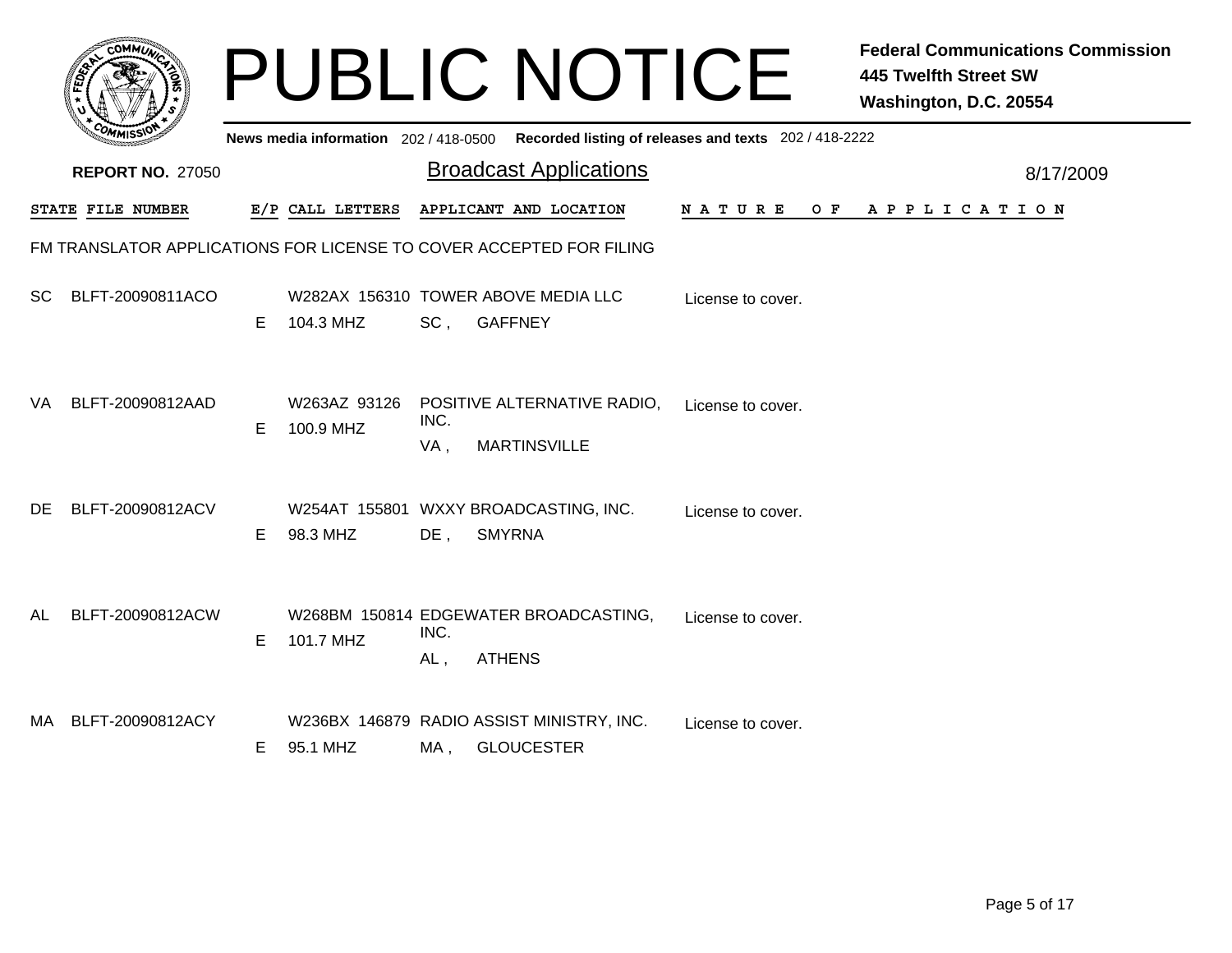|     |                          |   |                                     |                  | <b>PUBLIC NOTICE</b>                                                                        |                                        | <b>Federal Communications Commission</b><br><b>445 Twelfth Street SW</b><br>Washington, D.C. 20554 |  |
|-----|--------------------------|---|-------------------------------------|------------------|---------------------------------------------------------------------------------------------|----------------------------------------|----------------------------------------------------------------------------------------------------|--|
|     |                          |   |                                     |                  | News media information 202 / 418-0500 Recorded listing of releases and texts 202 / 418-2222 |                                        |                                                                                                    |  |
|     | <b>REPORT NO. 27050</b>  |   |                                     |                  | <b>Broadcast Applications</b>                                                               |                                        | 8/17/2009                                                                                          |  |
|     | <b>STATE FILE NUMBER</b> |   | E/P CALL LETTERS                    |                  | APPLICANT AND LOCATION                                                                      | NATURE                                 | OF APPLICATION                                                                                     |  |
|     |                          |   |                                     |                  | FM TRANSLATOR APPLICATIONS FOR LICENSE TO COVER ACCEPTED FOR FILING                         |                                        |                                                                                                    |  |
| OR  | BLFT-20090812ADA         | E | 104.5 MHZ                           | OR,              | K284BF 140415 WAY-FM MEDIA GROUP, INC.<br><b>CHAPMAN</b>                                    | License to cover.                      |                                                                                                    |  |
|     |                          |   |                                     |                  | TV TRANSLATOR OR LPTV STATION APPLICATIONS FOR LICENSE TO COVER ACCEPTED FOR FILING         |                                        |                                                                                                    |  |
| TX  | BLTTL-20090811ACI        | E | <b>KAOB-LP</b><br>130579<br>CHAN-69 | INC.<br>TX,      | WINDSONG COMMUNICATIONS,<br><b>BEAUMONT</b>                                                 | callsign KAOB-LP.                      | License to cover construction permit no: BPTTL-20090521ACR,                                        |  |
|     |                          |   |                                     |                  | FM STATION APPLICATIONS FOR MINOR AMENDMENT TO A CONSTRUCTION PERMIT RECEIVED               |                                        |                                                                                                    |  |
| IN  | BNPED-20071017ABW        | Е | NEW 172845<br>90.9 MHZ              | INC.             | <b>HORIZON CHRISTIAN</b><br>FELLOWSHIP OF INDIANAPOLIS,                                     | Engineering Amendment filed 08/12/2009 |                                                                                                    |  |
| CA. | BNPED-20071022BPR        | E | NEW 176901<br>90.3 MHZ              | $IN$ ,<br>$CA$ . | <b>NOBLESVILLE</b><br><b>CALVARY CHAPEL OF</b><br>MODESTO, INC.<br><b>NEWMAN</b>            | Engineering Amendment filed 08/12/2009 |                                                                                                    |  |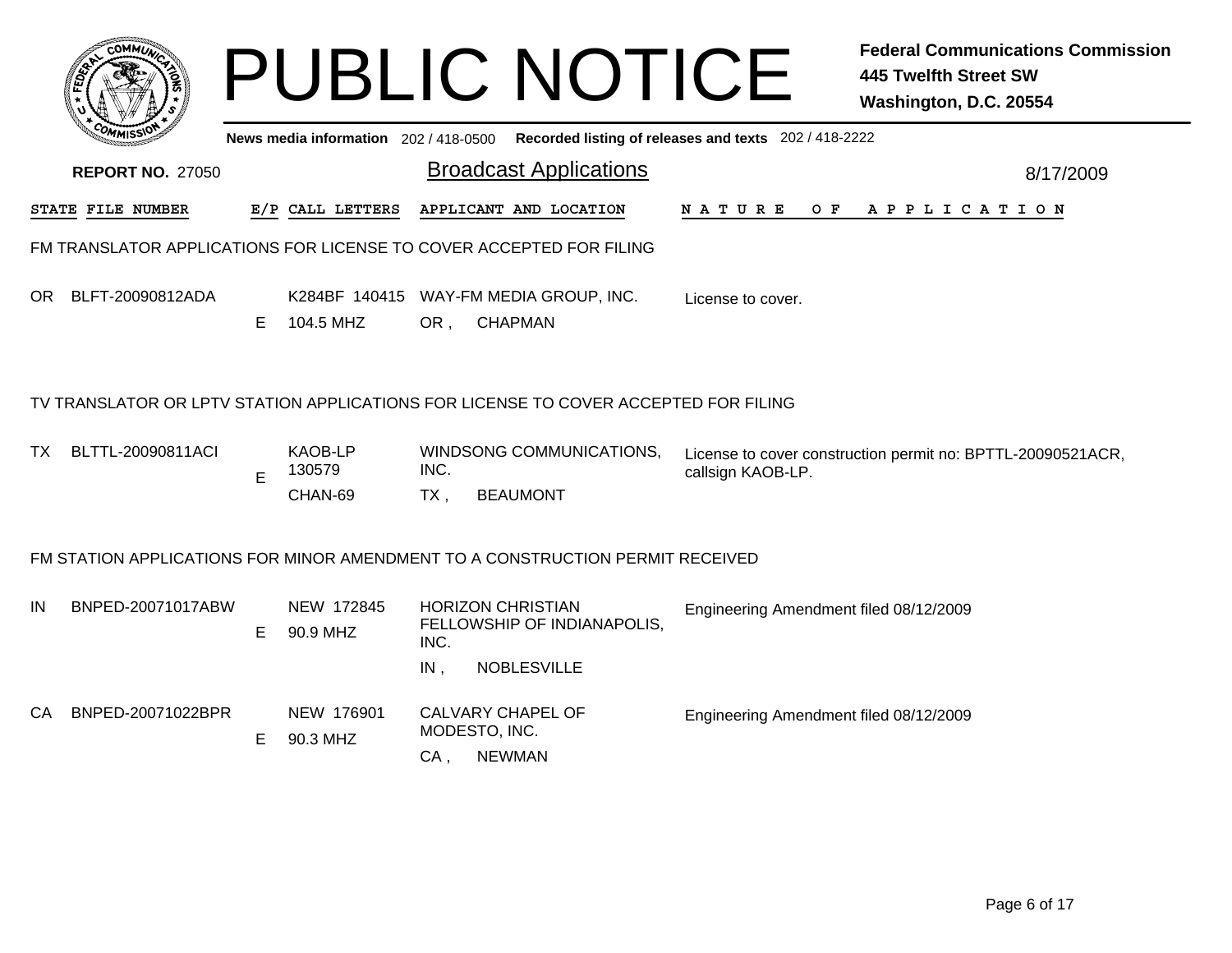|     |                         |    |                                               |                           | <b>PUBLIC NOTICE</b>                                                                |                                                       | <b>Federal Communications Commission</b><br><b>445 Twelfth Street SW</b><br>Washington, D.C. 20554 |
|-----|-------------------------|----|-----------------------------------------------|---------------------------|-------------------------------------------------------------------------------------|-------------------------------------------------------|----------------------------------------------------------------------------------------------------|
|     |                         |    | News media information 202/418-0500           |                           |                                                                                     | Recorded listing of releases and texts 202 / 418-2222 |                                                                                                    |
|     | <b>REPORT NO. 27050</b> |    |                                               |                           | <b>Broadcast Applications</b>                                                       |                                                       | 8/17/2009                                                                                          |
|     | STATE FILE NUMBER       |    | E/P CALL LETTERS                              |                           | APPLICANT AND LOCATION                                                              | N A T U R E<br>O F                                    | A P P L I C A T I O N                                                                              |
|     |                         |    |                                               |                           | FM STATION APPLICATIONS FOR MINOR AMENDMENT TO A CONSTRUCTION PERMIT RECEIVED       |                                                       |                                                                                                    |
| ND. | BNPED-20071022BTX       | E. | NEW 176158<br>88.3 MHZ                        | ND,                       | UNIVERSITY OF NORTH DAKOTA<br><b>GRAND FORKS</b>                                    | Engineering Amendment filed 08/12/2009                |                                                                                                    |
|     |                         |    |                                               |                           | FM TRANSLATOR APPLICATIONS FOR MINOR AMENDMENT TO A CONSTRUCTION PERMIT RECEIVED    |                                                       |                                                                                                    |
| AL  | BPFT-20090810ADH        | E  | W287BM 157477 TTI, INC.<br>105.1 MHZ          | AL.                       | <b>TUSCALOOSA</b>                                                                   | Engineering Amendment filed 08/12/2009                |                                                                                                    |
|     |                         |    |                                               |                           | AM STATION APPLICATIONS FOR MINOR CHANGE TO A LICENSED FACILITY ACCEPTED FOR FILING |                                                       |                                                                                                    |
| NC. | BP-20090811ACN          | E  | <b>WFSC 14554</b><br>1050 KHZ                 | <b>CORPORATION</b><br>NC, | <b>SUTTON RADIOCASTING</b><br><b>FRANKLIN</b>                                       | Minor change in licensed facilities.                  |                                                                                                    |
|     |                         |    |                                               |                           | CLASS A TV APPLICATIONS FOR MINOR CHANGE TO A LICENSED FACILITY ACCEPTED FOR FILING |                                                       |                                                                                                    |
| LA  | BPTTA-20090812ACX       | E. | KBTR-CA 24977 LOUISIANA TELEVISION<br>CHAN-41 | LA .                      | BROADCASTING, L.L.C.<br><b>BATON ROUGE</b>                                          |                                                       | Minor change in licensed facilities, callsign KBTR-CA.                                             |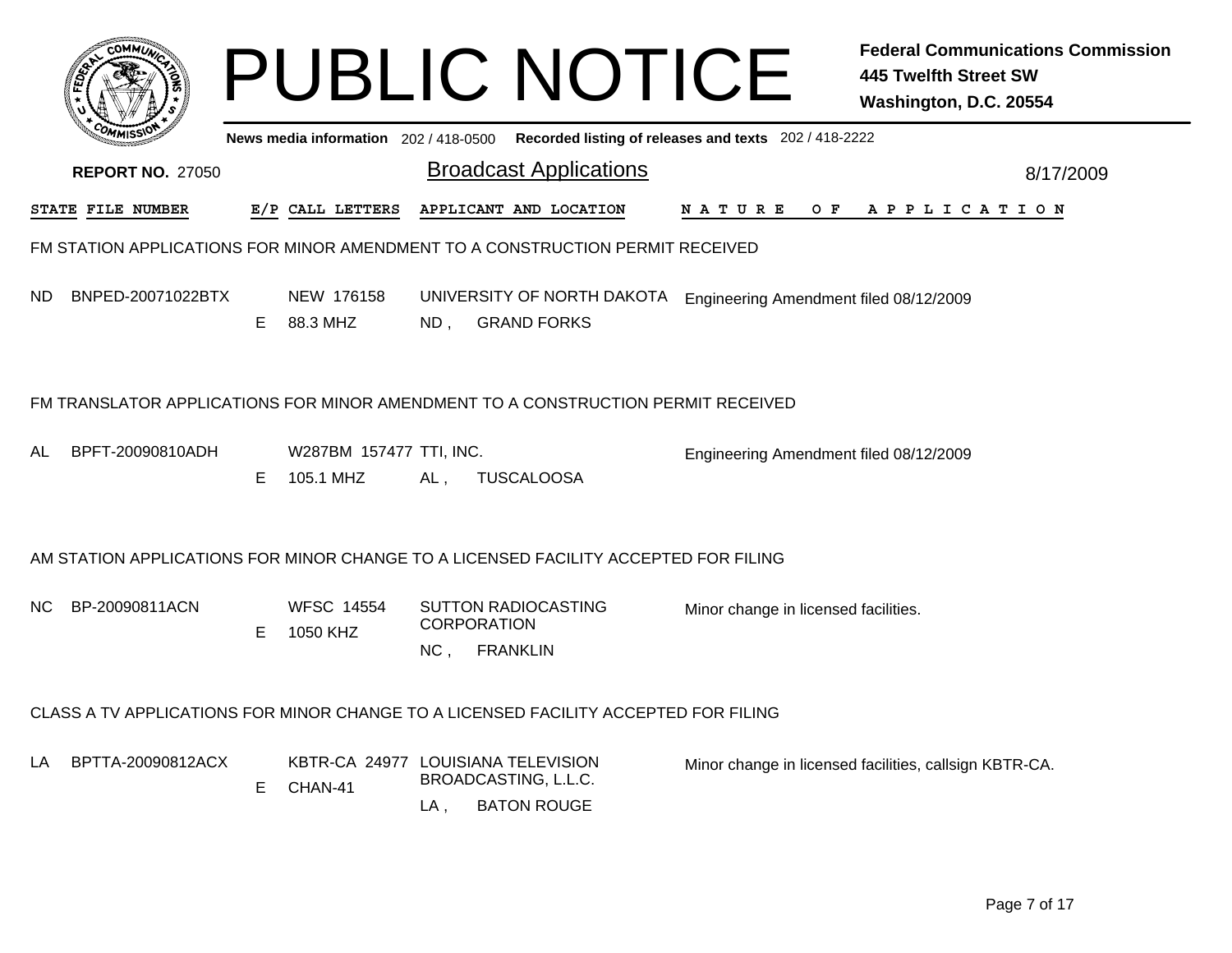|    | COMMUL                  |    |                                       | <b>PUBLIC NOTICE</b>                                                                |                                                       | <b>Federal Communications Commission</b><br><b>445 Twelfth Street SW</b><br>Washington, D.C. 20554 |
|----|-------------------------|----|---------------------------------------|-------------------------------------------------------------------------------------|-------------------------------------------------------|----------------------------------------------------------------------------------------------------|
|    |                         |    | News media information 202 / 418-0500 |                                                                                     | Recorded listing of releases and texts 202 / 418-2222 |                                                                                                    |
|    | <b>REPORT NO. 27050</b> |    |                                       | <b>Broadcast Applications</b>                                                       |                                                       | 8/17/2009                                                                                          |
|    | STATE FILE NUMBER       |    | E/P CALL LETTERS                      | APPLICANT AND LOCATION                                                              | N A T U R E<br>O F                                    | A P P L I C A T I O N                                                                              |
|    |                         |    |                                       | FM STATION APPLICATIONS FOR MINOR CHANGE TO A LICENSED FACILITY ACCEPTED FOR FILING |                                                       |                                                                                                    |
| ID | BPH-20090811ABB         | E. | <b>KQFC 51217</b><br>102.7 MHZ        | <b>CITADEL BROADCASTING</b><br><b>COMPANY</b><br><b>BOISE</b><br>$ID$ ,             | Minor change in licensed facilities.                  |                                                                                                    |
| CA | BPH-20090811ACL         | E. | <b>KOCP 70563</b><br>95.9 MHZ         | <b>GOLD COAST BROADCASTING</b><br><b>LLC</b><br>$CA$ ,<br>CAMARILLO                 | Minor change in licensed facilities.                  |                                                                                                    |
| IL | BPED-20090812AAG        | E. | WPTH 50292<br>88.1 MHZ                | OLNEY VOICE OF CHRISTIAN<br>FAITH, INC.<br><b>OLNEY</b><br>IL,                      | Minor change in licensed facilities.                  |                                                                                                    |
| PA | BPH-20090812AAX         | Е  | <b>WCIG 19564</b><br>107.7 MHZ        | <b>GEOS COMMUNICATIONS</b><br><b>DALLAS</b><br>PA,                                  | Minor change in licensed facilities.                  |                                                                                                    |

#### FM TRANSLATOR APPLICATIONS FOR MINOR CHANGE TO A LICENSED FACILITY ACCEPTED FOR FILING

NVBPFT-20090812AAA V BPFT-20090812AAA K270BM 152502 ONDAS DE VIDA NETWORK, INC. Minor change in licensed facilities, callsign K270BM. NV , LAS VEGAS E 102.3 MHZ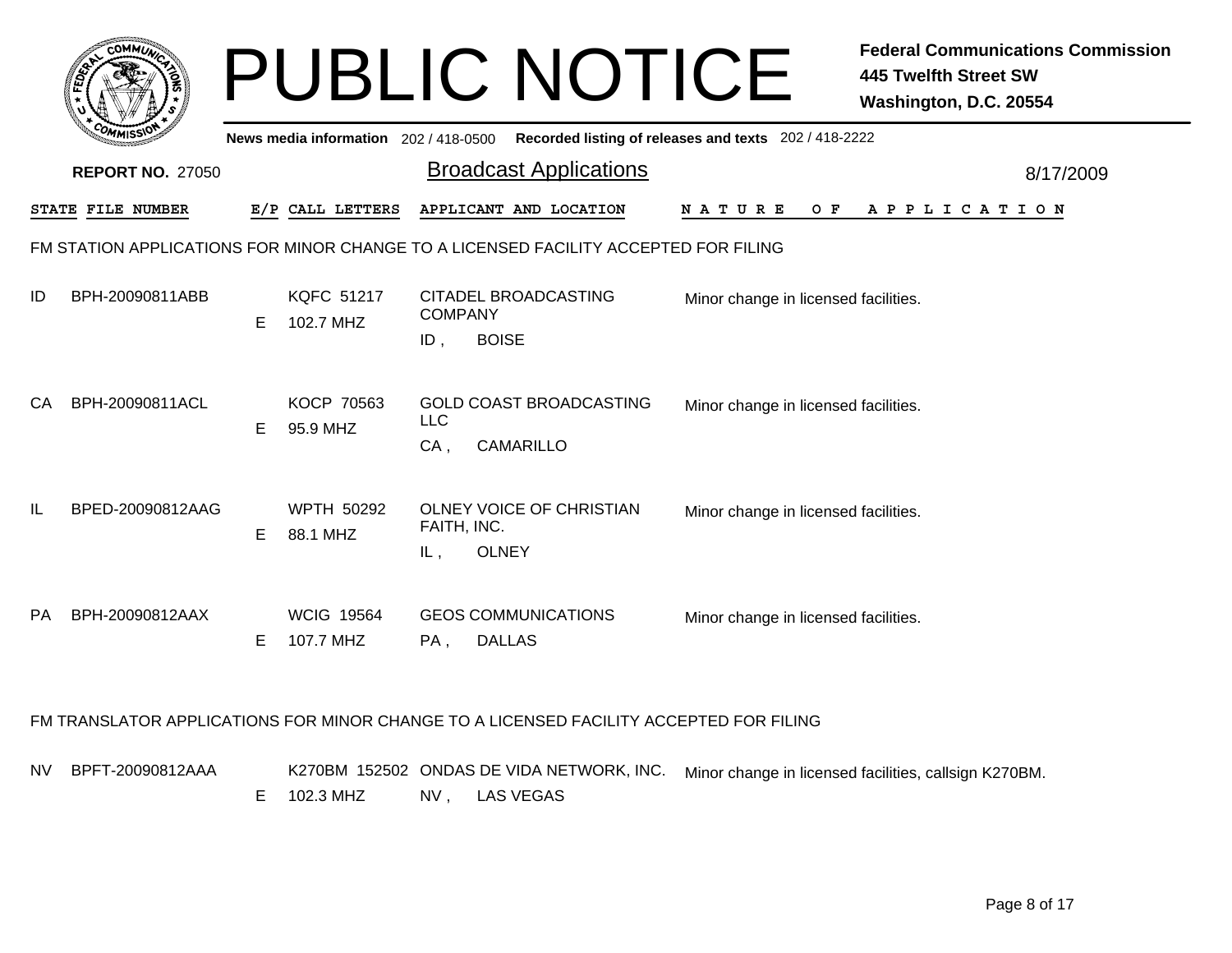|     | <b>COMMU</b>            |    |                                       |        | <b>PUBLIC NOTICE</b>                                                                   |                                                       | <b>Federal Communications Commission</b><br><b>445 Twelfth Street SW</b><br>Washington, D.C. 20554 |
|-----|-------------------------|----|---------------------------------------|--------|----------------------------------------------------------------------------------------|-------------------------------------------------------|----------------------------------------------------------------------------------------------------|
|     |                         |    | News media information 202 / 418-0500 |        |                                                                                        | Recorded listing of releases and texts 202 / 418-2222 |                                                                                                    |
|     | <b>REPORT NO. 27050</b> |    |                                       |        | <b>Broadcast Applications</b>                                                          |                                                       | 8/17/2009                                                                                          |
|     | STATE FILE NUMBER       |    | E/P CALL LETTERS                      |        | APPLICANT AND LOCATION                                                                 | O F<br>N A T U R E                                    | A P P L I C A T I O N                                                                              |
|     |                         |    |                                       |        | FM TRANSLATOR APPLICATIONS FOR MINOR CHANGE TO A LICENSED FACILITY ACCEPTED FOR FILING |                                                       |                                                                                                    |
| NV. | BPFT-20090812AAB        | E. | K267BH 48349<br>101.3 MHZ             | $NV$ , | ONDAS DE VIDA NETWORK, INC.<br><b>PAHRUMP</b>                                          |                                                       | Minor change in licensed facilities, callsign K267BH.                                              |
| OR. | BPFT-20090812AAF        | E  | K270BJ 36521<br>101.9 MHZ             | OR,    | OREGON ST BD OF HIGHER ED<br>FOR UNIV OF OREGON<br><b>REEDSPORT</b>                    |                                                       | Minor change in licensed facilities, callsign K270BJ.                                              |
| OH. | BPFT-20090812ABB        | E. | W216AH 2929<br>91.1 MHZ               | OH,    | MANSFIELD CHRISTIAN SCHOOL<br><b>ASHLAND</b>                                           |                                                       | Minor change in licensed facilities, callsign W216AH.                                              |
| CA  | BPFT-20090812ACZ        | E  | K209BZ 63465<br>89.3 MHZ              | CA,    | YOUR CHRISTIAN COMPANION<br>NETWORK, INC.<br>CONCORD                                   |                                                       | Minor change in licensed facilities, callsign K209BZ.                                              |
|     | WA BPFT-20090812ADB     | E. | K228EU 87066<br>93.5 MHZ              | WA,    | WAY-FM MEDIA GROUP, INC.<br><b>WOODLAND</b>                                            |                                                       | Minor change in licensed facilities, callsign K228EU.                                              |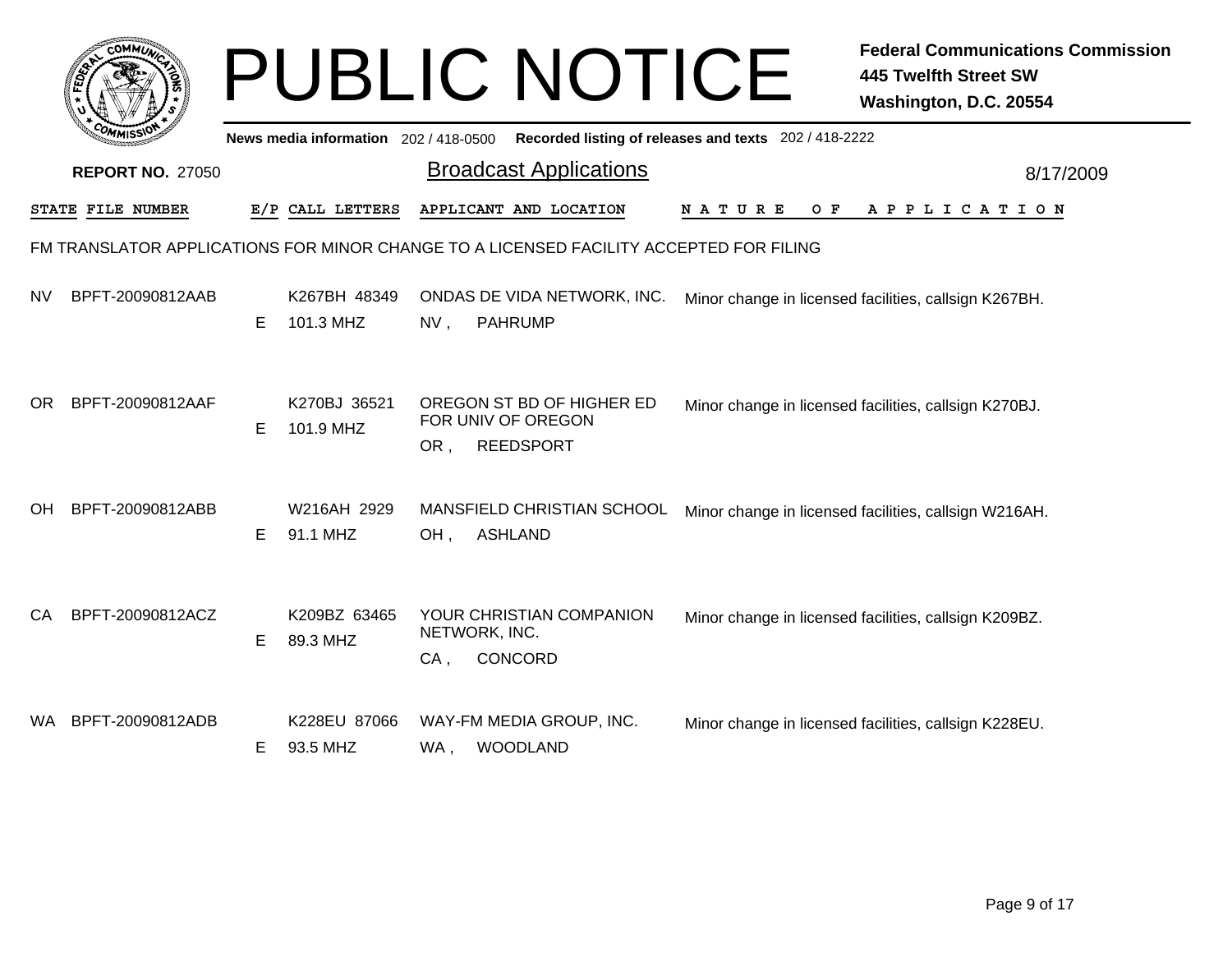|     |                                                                   |    |                                     |        | <b>PUBLIC NOTICE</b>                                                                                    |                                                       | <b>Federal Communications Commission</b><br><b>445 Twelfth Street SW</b><br>Washington, D.C. 20554 |
|-----|-------------------------------------------------------------------|----|-------------------------------------|--------|---------------------------------------------------------------------------------------------------------|-------------------------------------------------------|----------------------------------------------------------------------------------------------------|
|     |                                                                   |    | News media information 202/418-0500 |        |                                                                                                         | Recorded listing of releases and texts 202 / 418-2222 |                                                                                                    |
|     | <b>REPORT NO. 27050</b>                                           |    |                                     |        | <b>Broadcast Applications</b>                                                                           |                                                       | 8/17/2009                                                                                          |
|     | STATE FILE NUMBER                                                 |    | E/P CALL LETTERS                    |        | APPLICANT AND LOCATION                                                                                  | O F<br>N A T U R E                                    | A P P L I C A T I O N                                                                              |
|     |                                                                   |    |                                     |        | FM AUXILIARY TRANSMITTING ANTENNA APPLICATIONS FOR MODIFICATION OF AUXILIARY PERMIT ACCEPTED FOR FILING |                                                       |                                                                                                    |
| NV. | BMXPH-20090807ADD                                                 | E. | KVBE 164097<br>94.5 MHZ             |        | AURORA MEDIA, LLC<br>NV, MOAPA                                                                          | Mod of CP                                             |                                                                                                    |
|     |                                                                   |    |                                     |        | FM STATION APPLICATIONS FOR MODIFICATION OF LICENSE ACCEPTED FOR FILING                                 |                                                       |                                                                                                    |
| PA  | BMLED-20090812AAM                                                 | E. | <b>WCIG 19564</b><br>107.7 MHZ      | PA,    | <b>GEOS COMMUNICATIONS</b><br><b>DALLAS</b>                                                             | License to modify.                                    |                                                                                                    |
| IN  | BMLH-20090812AAP                                                  | E. | <b>WKLU 54289</b><br>101.9 MHZ      | $IN$ , | <b>INDY RADIO, LLC</b><br><b>BROWNSBURG</b>                                                             | License to modify.                                    |                                                                                                    |
|     | FM STATION APPLICATIONS FOR ORIGINAL CONSTRUCTION PERMIT RECEIVED |    |                                     |        |                                                                                                         |                                                       |                                                                                                    |
| TX  | BNPH-20090812AAL                                                  | E  | NEW 181260<br>104.7 MHZ             | TX,    | MUNBILLA BROADCASTING<br>PROPERTIES, LTD.<br><b>KINGSLAND</b>                                           | CP New Station.                                       |                                                                                                    |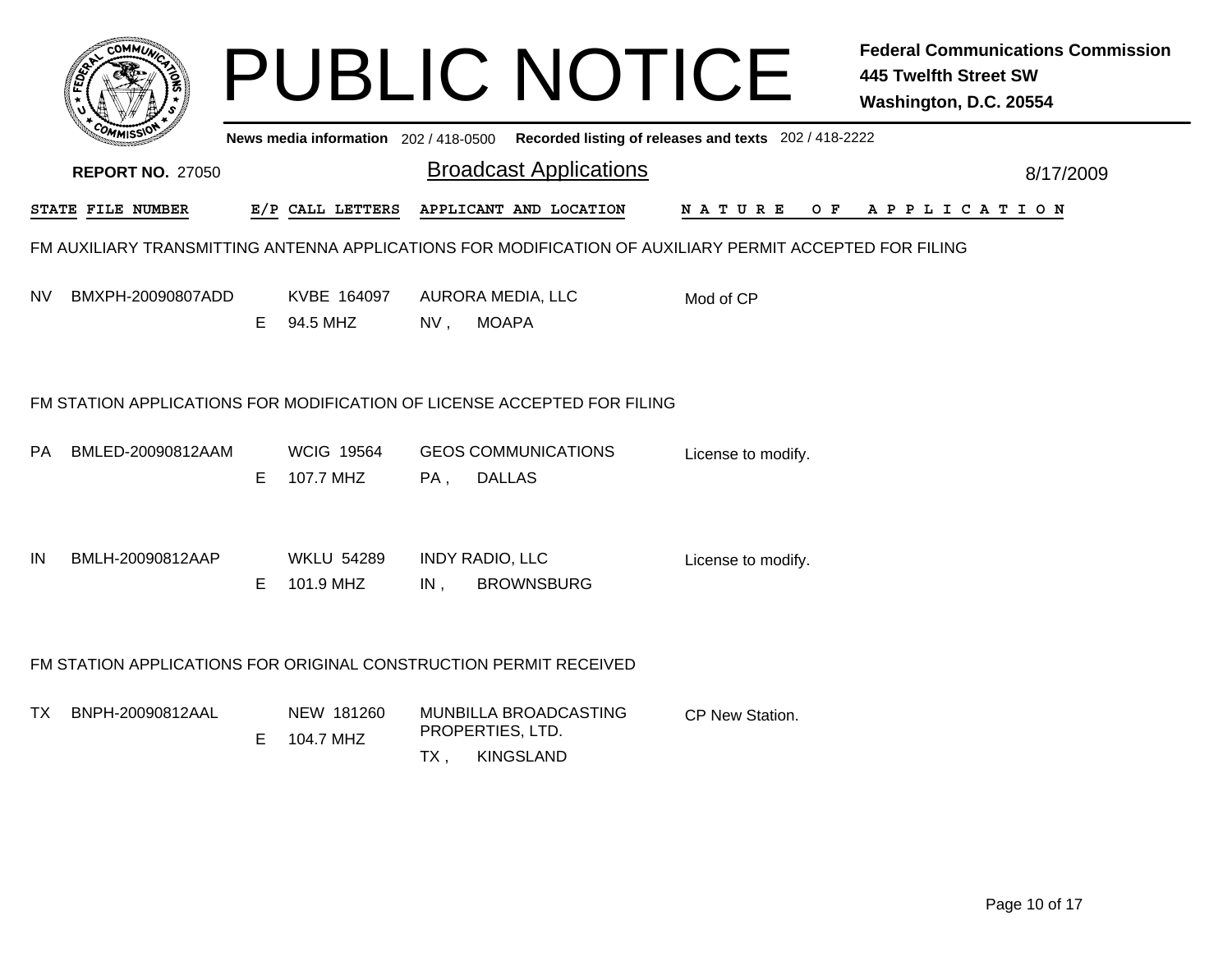| <b>MMUNA</b><br>r.Ol<br>¢ |  |
|---------------------------|--|
| FEDET                     |  |
| ũ                         |  |
| $c_{O}$<br>YMISS          |  |
|                           |  |

|     | יככווויי                |    |                               |                        | News media information 202/418-0500 Recorded listing of releases and texts 202/418-2222 |               |                                                                                                                              |  |     |  |  |                       |  |           |
|-----|-------------------------|----|-------------------------------|------------------------|-----------------------------------------------------------------------------------------|---------------|------------------------------------------------------------------------------------------------------------------------------|--|-----|--|--|-----------------------|--|-----------|
|     | <b>REPORT NO. 27050</b> |    |                               |                        | <b>Broadcast Applications</b>                                                           |               |                                                                                                                              |  |     |  |  |                       |  | 8/17/2009 |
|     | STATE FILE NUMBER       |    | E/P CALL LETTERS              |                        | APPLICANT AND LOCATION                                                                  | <b>NATURE</b> |                                                                                                                              |  | O F |  |  | A P P L I C A T I O N |  |           |
|     |                         |    |                               |                        | AM STATION APPLICATIONS FOR TRANSFER OF CONTROL ACCEPTED FOR FILING                     |               |                                                                                                                              |  |     |  |  |                       |  |           |
| TX. | BTC-20090812ABC         | E. | <b>KLIF 35061</b><br>570 KHZ  | KLIF LICO, INC.<br>TX, | <b>DALLAS</b>                                                                           | Form 316      | <b>Voluntary Transfer of Control</b><br>From: CMP SUSQUEHANNA RADIO HOLDINGS CORP.<br>To: CMP SUSQUEHANNA NEW HOLDINGS CORP. |  |     |  |  |                       |  |           |
| MO. | BTC-20090812ABE         | E. | <b>KCMO 33391</b><br>710 KHZ  | $MO$ ,                 | CMP HOUSTON-KC, LLC<br><b>KANSAS CITY</b>                                               | Form 316      | <b>Voluntary Transfer of Control</b><br>From: CMP SUSQUEHANNA RADIO HOLDINGS CORP.<br>To: CMP SUSQUEHANNA NEW HOLDINGS CORP. |  |     |  |  |                       |  |           |
| CA. | BTC-20090812ABL         | E. | <b>KNBR 35208</b><br>680 KHZ  | $CA$ ,                 | SUSQUEHANNA RADIO CORP.<br><b>SAN FRANCISCO</b>                                         | Form 316      | <b>Voluntary Transfer of Control</b><br>From: CMP SUSQUEHANNA RADIO HOLDINGS CORP.<br>To: CMP SUSQUEHANNA NEW HOLDINGS CORP. |  |     |  |  |                       |  |           |
| CA. | BTC-20090812ABN         | E. | <b>KTCT 51188</b><br>1050 KHZ | $CA$ ,                 | SUSQUEHANNA RADIO CORP.<br><b>SAN MATEO</b>                                             | Form 316      | <b>Voluntary Transfer of Control</b><br>From: CMP SUSQUEHANNA RADIO HOLDINGS CORP.<br>To: CMP SUSQUEHANNA NEW HOLDINGS CORP. |  |     |  |  |                       |  |           |
| IN  | BTC-20090812ABR         | E  | <b>WQKC 63935</b><br>1450 KHZ | $IN$ ,                 | SUSQUEHANNA RADIO CORP.<br><b>JEFFERSONVILLE</b>                                        | Form 316      | <b>Voluntary Transfer of Control</b><br>From: CMP SUSQUEHANNA RADIO HOLDINGS CORP.<br>To: CMP SUSQUEHANNA NEW HOLDINGS CORP. |  |     |  |  |                       |  |           |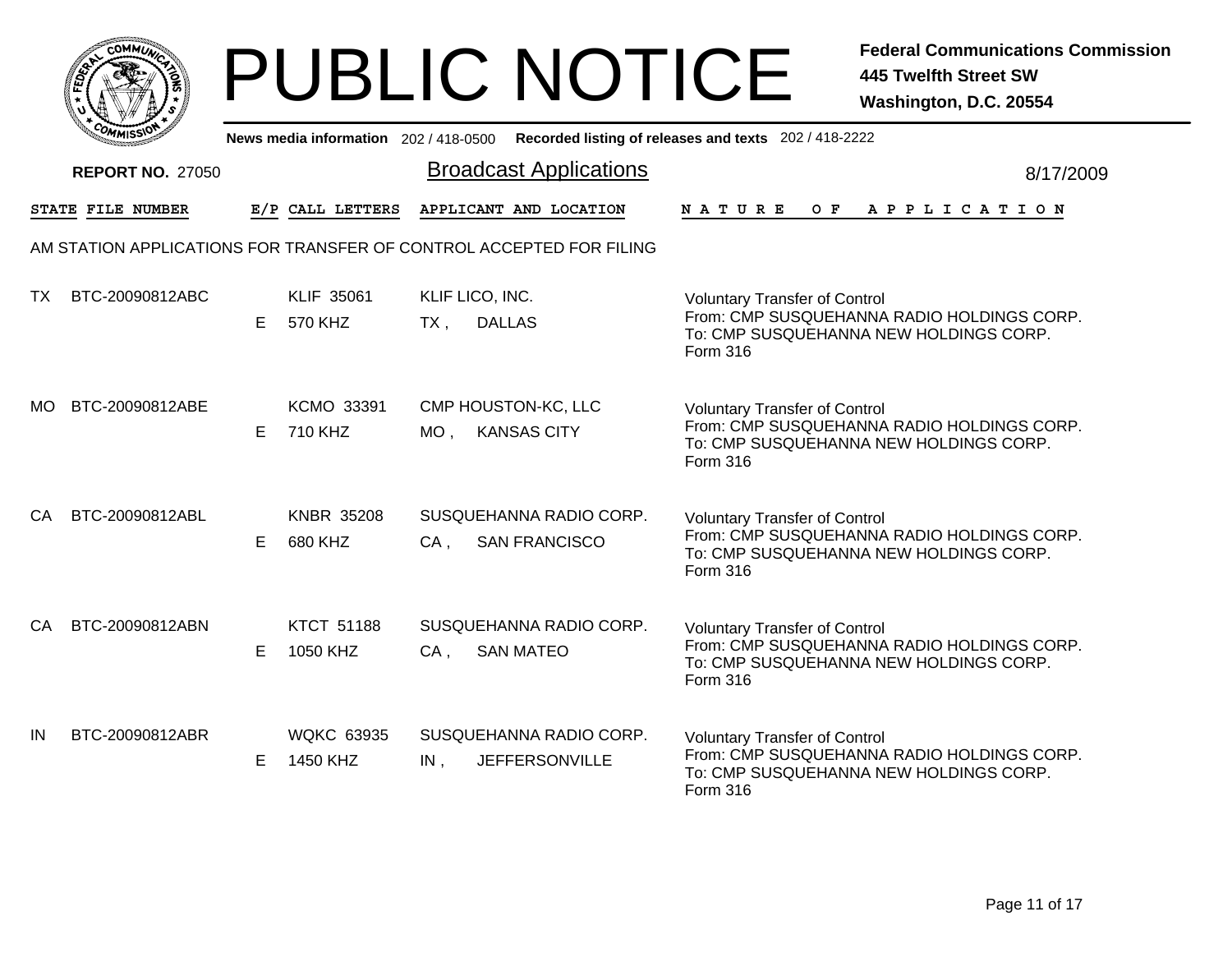| <b>MMUNT</b><br>c۵۱<br>¢.                    |  |
|----------------------------------------------|--|
| c<br>FEDET                                   |  |
| ū                                            |  |
| $c_{O_{\textit{M}}},$<br>MISS'<br>,,,,,,,,,, |  |

|           | יככון איזיי             |    |                               |                               | News media information 202/418-0500 Recorded listing of releases and texts 202/418-2222 |                                                                                                                                                 |  |  |  |         |  |  |           |                       |  |  |
|-----------|-------------------------|----|-------------------------------|-------------------------------|-----------------------------------------------------------------------------------------|-------------------------------------------------------------------------------------------------------------------------------------------------|--|--|--|---------|--|--|-----------|-----------------------|--|--|
|           | <b>REPORT NO. 27050</b> |    |                               | <b>Broadcast Applications</b> |                                                                                         |                                                                                                                                                 |  |  |  |         |  |  | 8/17/2009 |                       |  |  |
|           | STATE FILE NUMBER       |    | E/P CALL LETTERS              |                               | APPLICANT AND LOCATION                                                                  | <b>NATURE</b>                                                                                                                                   |  |  |  | $O$ $F$ |  |  |           | A P P L I C A T I O N |  |  |
|           |                         |    |                               |                               | AM STATION APPLICATIONS FOR TRANSFER OF CONTROL ACCEPTED FOR FILING                     |                                                                                                                                                 |  |  |  |         |  |  |           |                       |  |  |
| PA.       | BTC-20090812ABY         | E. | <b>WGLD 55352</b><br>1440 KHZ | PA,                           | SUSQUEHANNA RADIO CORP.<br>MANCHESTER TOWNSHIP                                          | <b>Voluntary Transfer of Control</b><br>From: CMP SUSQUEHANNA RADIO HOLDINGS CORP.<br>To: CMP SUSQUEHANNA NEW HOLDINGS CORP.<br>Form 316        |  |  |  |         |  |  |           |                       |  |  |
| <b>PA</b> | BTC-20090812ACB         | E. | <b>WSBA 73979</b><br>910 KHZ  | PA,                           | SUSQUEHANNA RADIO CORP.<br><b>YORK</b>                                                  | <b>Voluntary Transfer of Control</b><br>From: CMP SUSQUEHANNA RADIO HOLDINGS CORP.<br>To: CMP SUSQUEHANNA NEW HOLDINGS CORP.<br><b>Form 316</b> |  |  |  |         |  |  |           |                       |  |  |
| <b>TX</b> | BTC-20090812ACC         | E. | <b>KTCK 8773</b><br>1310 KHZ  | $TX$ ,                        | SUSQUEHANNA RADIO CORP.<br><b>DALLAS</b>                                                | <b>Voluntary Transfer of Control</b><br>From: CMP SUSQUEHANNA RADIO HOLDINGS CORP.<br>To: CMP SUSQUEHANNA NEW HOLDINGS CORP.<br>Form 316        |  |  |  |         |  |  |           |                       |  |  |
| TX.       | BTC-20090812ACD         | E. | <b>KGVL 21598</b><br>1400 KHZ | $TX$ ,                        | SUSQUEHANNA RADIO CORP.<br><b>GREENVILLE</b>                                            | <b>Voluntary Transfer of Control</b><br>From: CMP SUSQUEHANNA RADIO HOLDINGS CORP.<br>To: CMP SUSQUEHANNA NEW HOLDINGS CORP.<br>Form 316        |  |  |  |         |  |  |           |                       |  |  |
| TX.       | BTC-20090812ACH         | E. | <b>KKLF 86684</b><br>1700 KHZ | $TX$ ,                        | SUSQUEHANNA RADIO CORP.<br><b>RICHARDSON</b>                                            | <b>Voluntary Transfer of Control</b><br>From: CMP SUSQUEHANNA RADIO HOLDINGS CORP.<br>To: CMP SUSQUEHANNA NEW HOLDINGS CORP.<br>Form 316        |  |  |  |         |  |  |           |                       |  |  |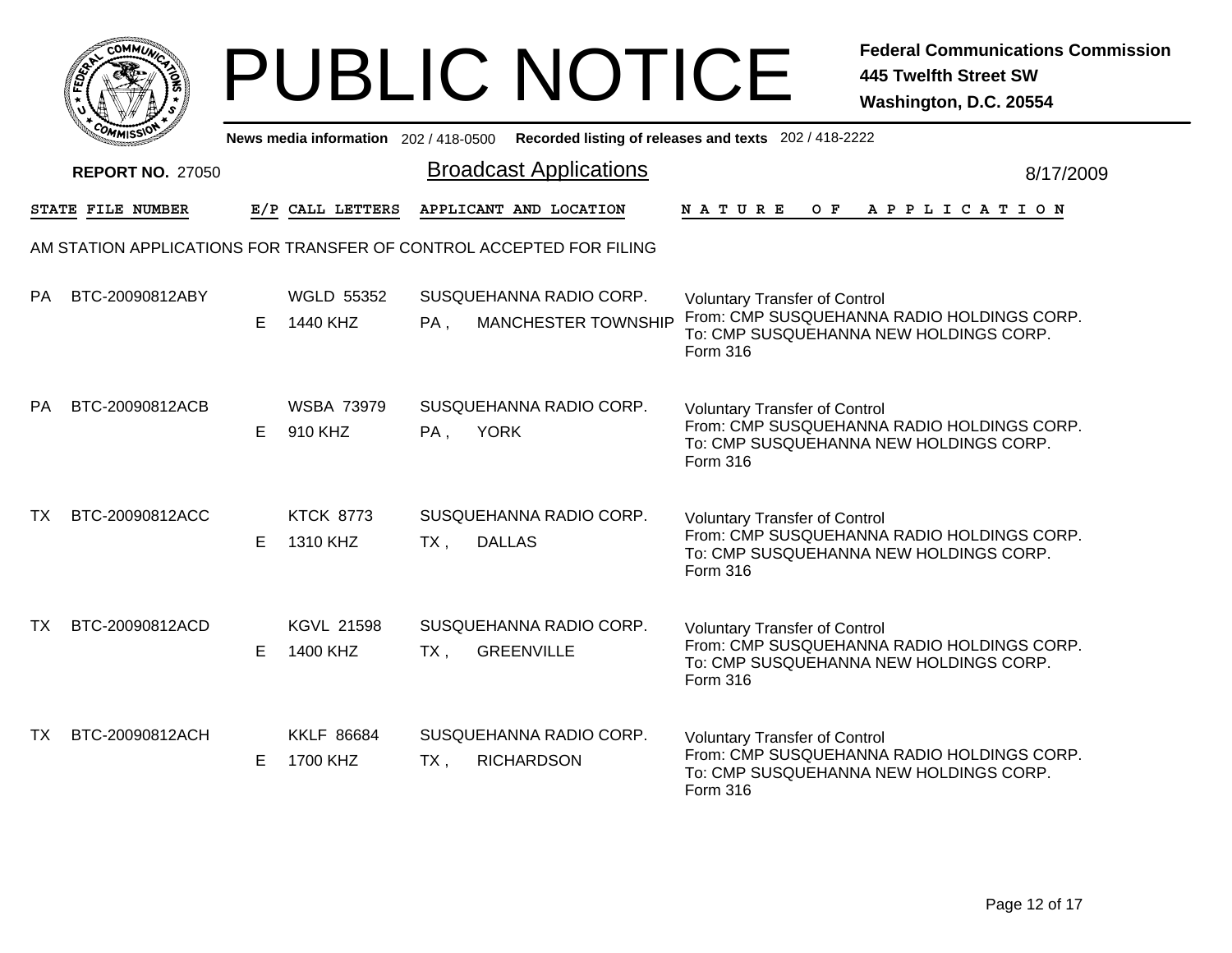|     | MMUNICT<br><b>CO</b> |  |
|-----|----------------------|--|
| ప్త |                      |  |
|     |                      |  |
|     | COMI<br>MISS<br>m    |  |

|     | יככוואויי                                                           |    |                                              |                           | News media information 202/418-0500 Recorded listing of releases and texts 202/418-2222 |                                                                                                                                          |  |     |  |  |                       |  |           |
|-----|---------------------------------------------------------------------|----|----------------------------------------------|---------------------------|-----------------------------------------------------------------------------------------|------------------------------------------------------------------------------------------------------------------------------------------|--|-----|--|--|-----------------------|--|-----------|
|     | <b>REPORT NO. 27050</b>                                             |    |                                              |                           | <b>Broadcast Applications</b>                                                           |                                                                                                                                          |  |     |  |  |                       |  | 8/17/2009 |
|     | STATE FILE NUMBER                                                   |    | E/P CALL LETTERS                             |                           | APPLICANT AND LOCATION                                                                  | NATURE                                                                                                                                   |  | O F |  |  | A P P L I C A T I O N |  |           |
|     | FM STATION APPLICATIONS FOR TRANSFER OF CONTROL ACCEPTED FOR FILING |    |                                              |                           |                                                                                         |                                                                                                                                          |  |     |  |  |                       |  |           |
| TX  | BTCH-20090812ABA                                                    | E. | KPLX 54675<br>99.5 MHZ                       | KPLX LICO, INC.<br>$TX$ , | FORT WORTH                                                                              | <b>Voluntary Transfer of Control</b><br>From: CMP SUSQUEHANNA RADIO HOLDINGS CORP.<br>To: CMP SUSQUEHANNA NEW HOLDINGS CORP.<br>Form 316 |  |     |  |  |                       |  |           |
| KS  | BTCH-20090812ABF                                                    | E. | KCMO-FM 6385 CMP HOUSTON-KC, LLC<br>94.9 MHZ | KS,                       | <b>SHAWNEE</b>                                                                          | <b>Voluntary Transfer of Control</b><br>From: CMP SUSQUEHANNA RADIO HOLDINGS CORP.<br>To: CMP SUSQUEHANNA NEW HOLDINGS CORP.<br>Form 316 |  |     |  |  |                       |  |           |
| MO. | BTCH-20090812ABG                                                    | E. | <b>KCJK 87565</b><br>105.1 MHZ               | $MO$ ,                    | CMP HOUSTON-KC, LLC<br><b>GARDEN CITY</b>                                               | <b>Voluntary Transfer of Control</b><br>From: CMP SUSQUEHANNA RADIO HOLDINGS CORP.<br>To: CMP SUSQUEHANNA NEW HOLDINGS CORP.<br>Form 316 |  |     |  |  |                       |  |           |
| MO. | BTCH-20090812ABH                                                    | E. | <b>KCFX 27021</b><br>101.1 MHZ               | $MO$ ,                    | CMP HOUSTON-KC, LLC<br><b>HARRISONVILLE</b>                                             | <b>Voluntary Transfer of Control</b><br>From: CMP SUSQUEHANNA RADIO HOLDINGS CORP.<br>To: CMP SUSQUEHANNA NEW HOLDINGS CORP.<br>Form 316 |  |     |  |  |                       |  |           |
| CA. | BTCH-20090812ABJ                                                    | E. | <b>KFFG 58843</b><br>97.7 MHZ                | $CA$ ,                    | SUSQUEHANNA RADIO CORP.<br><b>LOS ALTOS</b>                                             | <b>Voluntary Transfer of Control</b><br>From: CMP SUSQUEHANNA RADIO HOLDINGS CORP.<br>To: CMP SUSQUEHANNA NEW HOLDINGS CORP.<br>Form 316 |  |     |  |  |                       |  |           |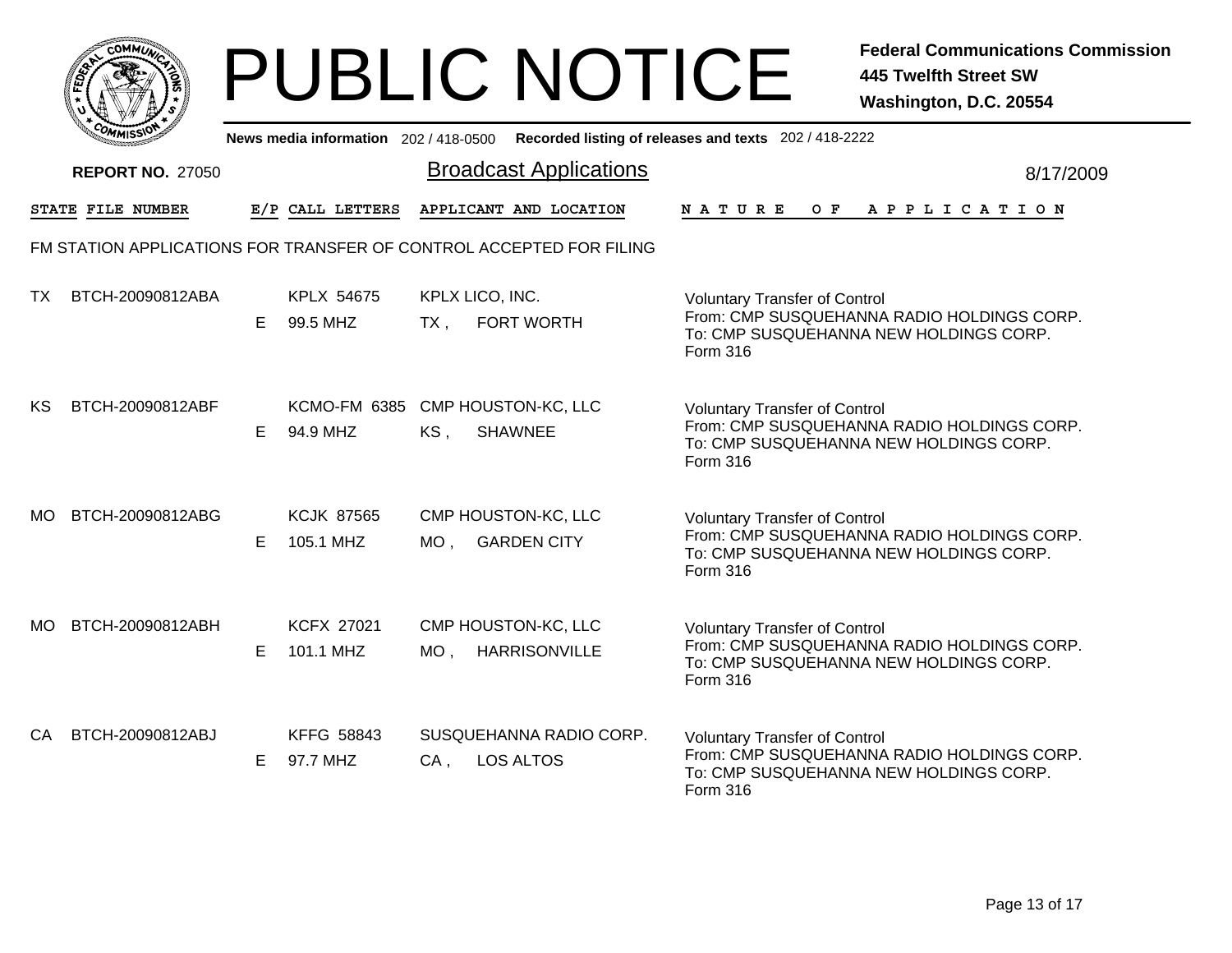|           | <b>COMMUNT</b> |   |
|-----------|----------------|---|
| EDE)<br>c |                | ્ |
|           |                |   |
|           | COM<br>MISS    |   |

|     | <b>COMMISSION</b>       |    | News media information 202 / 418-0500 |        |                                                                     | Recorded listing of releases and texts 202 / 418-2222                                                                                    |
|-----|-------------------------|----|---------------------------------------|--------|---------------------------------------------------------------------|------------------------------------------------------------------------------------------------------------------------------------------|
|     | <b>REPORT NO. 27050</b> |    |                                       |        | <b>Broadcast Applications</b>                                       | 8/17/2009                                                                                                                                |
|     | STATE FILE NUMBER       |    | E/P CALL LETTERS                      |        | APPLICANT AND LOCATION                                              | OF APPLICATION<br>N A T U R E                                                                                                            |
|     |                         |    |                                       |        | FM STATION APPLICATIONS FOR TRANSFER OF CONTROL ACCEPTED FOR FILING |                                                                                                                                          |
| CA. | BTCH-20090812ABK        | E. | <b>KFOG 54770</b><br>104.5 MHZ        | $CA$ , | SUSQUEHANNA RADIO CORP.<br><b>SAN FRANCISCO</b>                     | <b>Voluntary Transfer of Control</b><br>From: CMP SUSQUEHANNA RADIO HOLDINGS CORP.<br>To: CMP SUSQUEHANNA NEW HOLDINGS CORP.<br>Form 316 |
| CA. | BTCH-20090812ABM        | E. | <b>KSAN 14484</b><br>107.7 MHZ        | $CA$ , | SUSQUEHANNA RADIO CORP.<br><b>SAN MATEO</b>                         | <b>Voluntary Transfer of Control</b><br>From: CMP SUSQUEHANNA RADIO HOLDINGS CORP.<br>To: CMP SUSQUEHANNA NEW HOLDINGS CORP.<br>Form 316 |
| GA. | BTCH-20090812ABO        | E. | <b>WWWQ 73345</b><br>99.7 MHZ         | GA,    | SUSQUEHANNA RADIO CORP.<br><b>ATLANTA</b>                           | <b>Voluntary Transfer of Control</b><br>From: CMP SUSQUEHANNA RADIO HOLDINGS CORP.<br>To: CMP SUSQUEHANNA NEW HOLDINGS CORP.<br>Form 316 |
| GA. | BTCH-20090812ABP        | E. | <b>WNNX 6809</b><br>100.5 MHZ         | GA,    | SUSQUEHANNA RADIO CORP.<br><b>COLLEGE PARK</b>                      | <b>Voluntary Transfer of Control</b><br>From: CMP SUSQUEHANNA RADIO HOLDINGS CORP.<br>To: CMP SUSQUEHANNA NEW HOLDINGS CORP.<br>Form 316 |
| IN  | BTCH-20090812ABQ        | E  | <b>WFMS 54622</b><br>95.5 MHZ         | $IN$ , | SUSQUEHANNA RADIO CORP.<br><b>FISHERS</b>                           | <b>Voluntary Transfer of Control</b><br>From: CMP SUSQUEHANNA RADIO HOLDINGS CORP.<br>To: CMP SUSQUEHANNA NEW HOLDINGS CORP.<br>Form 316 |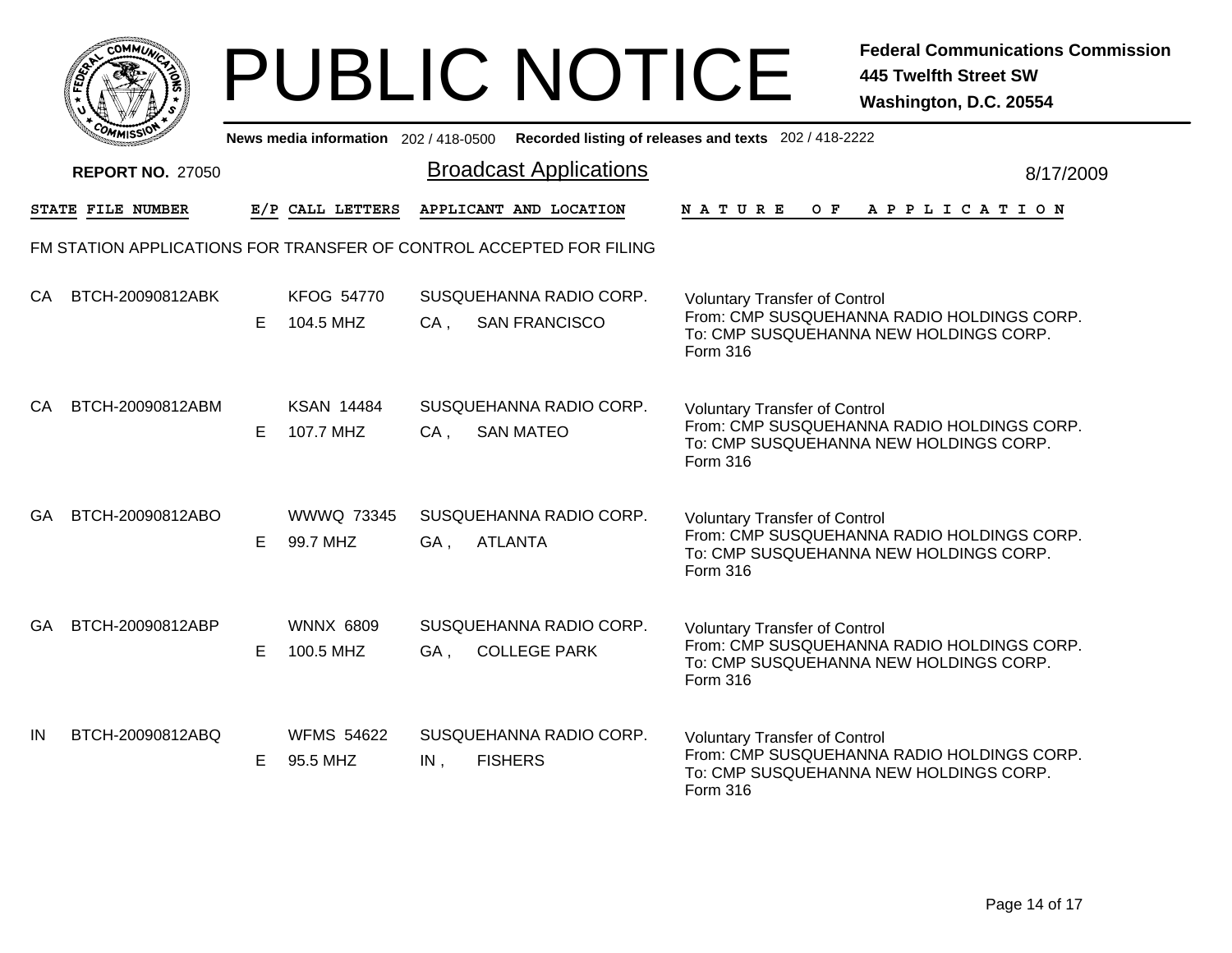|       | MMUNICT<br>c۵۱ |  |
|-------|----------------|--|
| FEDET |                |  |
|       |                |  |
|       | COMI<br>MISS   |  |

|     | יככוואויי               |    |                                | News media information 202/418-0500 Recorded listing of releases and texts 202/418-2222 |                                                                                                                                          |
|-----|-------------------------|----|--------------------------------|-----------------------------------------------------------------------------------------|------------------------------------------------------------------------------------------------------------------------------------------|
|     | <b>REPORT NO. 27050</b> |    |                                | <b>Broadcast Applications</b>                                                           | 8/17/2009                                                                                                                                |
|     | STATE FILE NUMBER       |    | E/P CALL LETTERS               | APPLICANT AND LOCATION                                                                  | NATURE<br>O F<br>A P P L I C A T I O N                                                                                                   |
|     |                         |    |                                | FM STATION APPLICATIONS FOR TRANSFER OF CONTROL ACCEPTED FOR FILING                     |                                                                                                                                          |
| IN  | BTCH-20090812ABS        | E. | <b>WRWM 71438</b><br>93.9 MHZ  | SUSQUEHANNA RADIO CORP.<br>IN,<br><b>LAWRENCE</b>                                       | <b>Voluntary Transfer of Control</b><br>From: CMP SUSQUEHANNA RADIO HOLDINGS CORP.<br>To: CMP SUSQUEHANNA NEW HOLDINGS CORP.<br>Form 316 |
| IN  | BTCH-20090812ABT        | E. | <b>WJJK 28609</b><br>104.5 MHZ | SUSQUEHANNA RADIO CORP.<br><b>NOBLESVILLE</b><br>IN,                                    | <b>Voluntary Transfer of Control</b><br>From: CMP SUSQUEHANNA RADIO HOLDINGS CORP.<br>To: CMP SUSQUEHANNA NEW HOLDINGS CORP.<br>Form 316 |
| IN  | BTCH-20090812ABU        | E. | <b>WLCL 58380</b><br>93.9 MHZ  | SUSQUEHANNA RADIO CORP.<br>$IN$ ,<br><b>SELLERSBURG</b>                                 | <b>Voluntary Transfer of Control</b><br>From: CMP SUSQUEHANNA RADIO HOLDINGS CORP.<br>To: CMP SUSQUEHANNA NEW HOLDINGS CORP.<br>Form 316 |
| OH. | BTCH-20090812ABV        | E. | <b>WRRM 3142</b><br>98.5 MHZ   | SUSQUEHANNA RADIO CORP.<br><b>CINCINNATI</b><br>OH,                                     | <b>Voluntary Transfer of Control</b><br>From: CMP SUSQUEHANNA RADIO HOLDINGS CORP.<br>To: CMP SUSQUEHANNA NEW HOLDINGS CORP.<br>Form 316 |
| OH. | BTCH-20090812ABW        | E. | <b>WGRR 72126</b><br>103.5 MHZ | SUSQUEHANNA RADIO CORP.<br>OH,<br><b>HAMILTON</b>                                       | <b>Voluntary Transfer of Control</b><br>From: CMP SUSQUEHANNA RADIO HOLDINGS CORP.<br>To: CMP SUSQUEHANNA NEW HOLDINGS CORP.<br>Form 316 |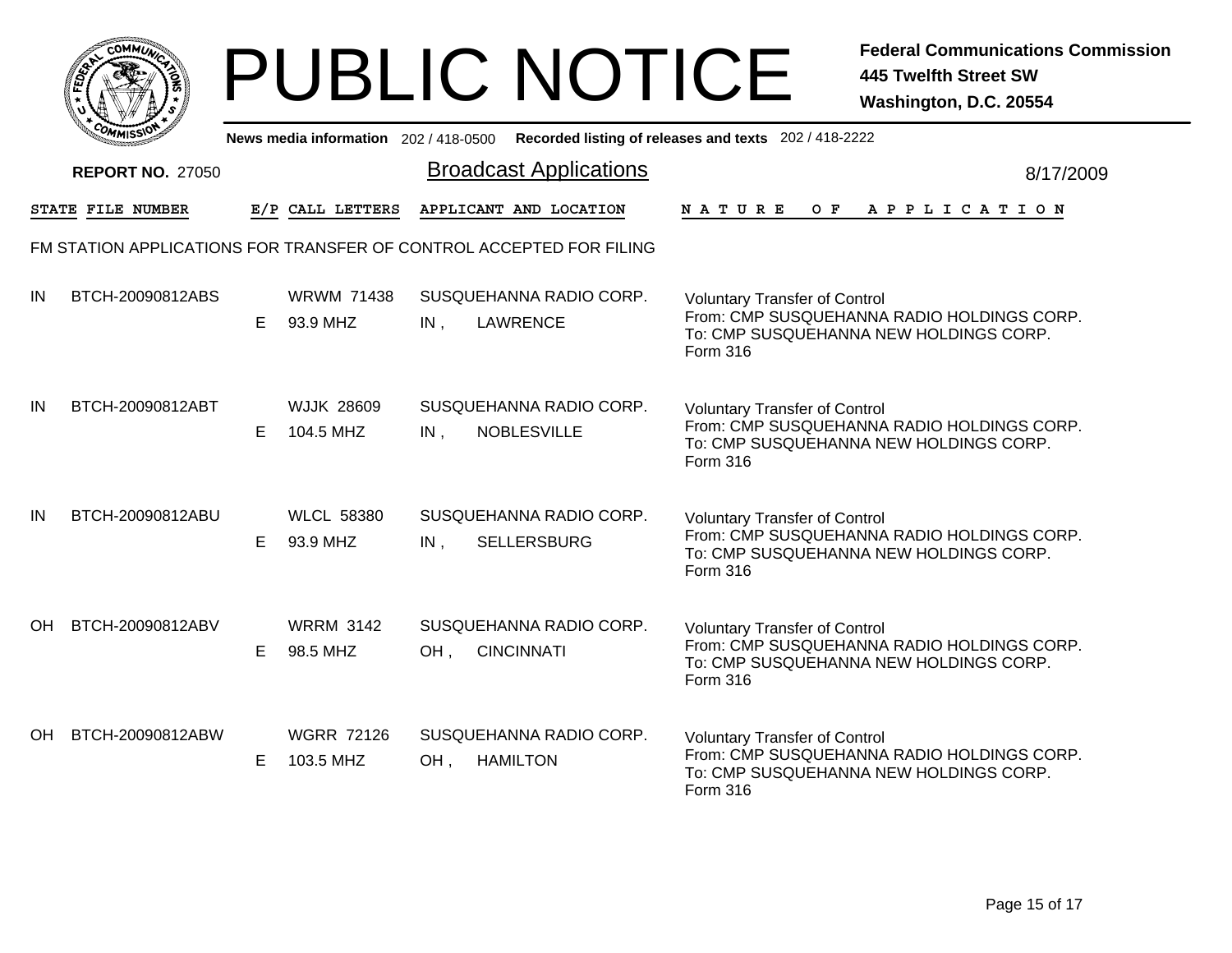|      | MMUNICT<br>$C_{\mathbf{U}}$ |  |
|------|-----------------------------|--|
| EDE) |                             |  |
|      |                             |  |
| COM  | MISS                        |  |

|           | <b>COMMISSIO</b>        |    |                               | News media information 202 / 418-0500 Recorded listing of releases and texts 202 / 418-2222 |                                                                                                                                                 |
|-----------|-------------------------|----|-------------------------------|---------------------------------------------------------------------------------------------|-------------------------------------------------------------------------------------------------------------------------------------------------|
|           | <b>REPORT NO. 27050</b> |    |                               | <b>Broadcast Applications</b>                                                               | 8/17/2009                                                                                                                                       |
|           | STATE FILE NUMBER       |    | E/P CALL LETTERS              | APPLICANT AND LOCATION                                                                      | OF APPLICATION<br>N A T U R E                                                                                                                   |
|           |                         |    |                               | FM STATION APPLICATIONS FOR TRANSFER OF CONTROL ACCEPTED FOR FILING                         |                                                                                                                                                 |
| OH.       | BTCH-20090812ABX        | E. | <b>WFTK 10143</b><br>96.5 MHZ | SUSQUEHANNA RADIO CORP.<br>OH,<br><b>LEBANON</b>                                            | <b>Voluntary Transfer of Control</b><br>From: CMP SUSQUEHANNA RADIO HOLDINGS CORP.<br>To: CMP SUSQUEHANNA NEW HOLDINGS CORP.<br>Form 316        |
| <b>PA</b> | BTCH-20090812ABZ        | E. | <b>WSOX 55351</b><br>96.1 MHZ | SUSQUEHANNA RADIO CORP.<br><b>RED LION</b><br>PA,                                           | <b>Voluntary Transfer of Control</b><br>From: CMP SUSQUEHANNA RADIO HOLDINGS CORP.<br>To: CMP SUSQUEHANNA NEW HOLDINGS CORP.<br>Form 316        |
| <b>PA</b> | BTCH-20090812ACA        | E  | WARM-FM<br>73980<br>103.3 MHZ | SUSQUEHANNA RADIO CORP.<br><b>YORK</b><br>PA,                                               | <b>Voluntary Transfer of Control</b><br>From: CMP SUSQUEHANNA RADIO HOLDINGS CORP.<br>To: CMP SUSQUEHANNA NEW HOLDINGS CORP.<br>Form 316        |
| ΤХ        | BTCH-20090812ACE        | E. | <b>KIKT 21597</b><br>93.5 MHZ | SUSQUEHANNA RADIO CORP.<br><b>GREENVILLE</b><br>TX,                                         | <b>Voluntary Transfer of Control</b><br>From: CMP SUSQUEHANNA RADIO HOLDINGS CORP.<br>To: CMP SUSQUEHANNA NEW HOLDINGS CORP.<br><b>Form 316</b> |
| ТX        | BTCH-20090812ACF        | E. | KDBN 27299<br>93.3 MHZ        | SUSQUEHANNA RADIO CORP.<br><b>HALTOM CITY</b><br>TX,                                        | <b>Voluntary Transfer of Control</b><br>From: CMP SUSQUEHANNA RADIO HOLDINGS CORP.<br>To: CMP SUSQUEHANNA NEW HOLDINGS CORP.<br>Form 316        |